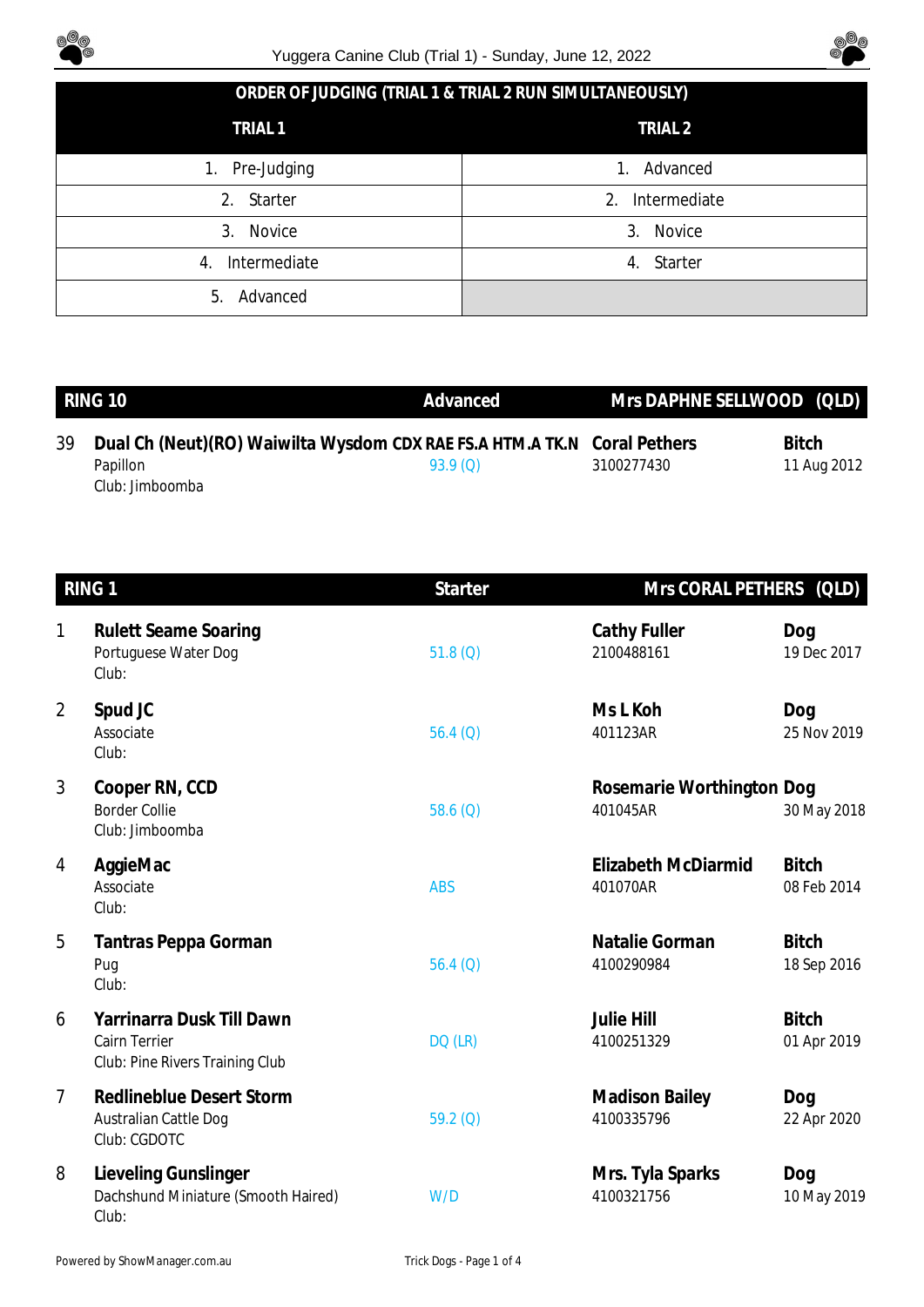

| 9  | <b>Ch Gamecall Flotide</b><br>Hungarian Vizsla<br>Club:                                       | 54.9(Q)    | J Hall & J Roberts<br>2100564300   | <b>Bitch</b><br>17 Apr 2021 |
|----|-----------------------------------------------------------------------------------------------|------------|------------------------------------|-----------------------------|
| 10 | TSCh TCh Habanero Just Cruisin Vandor RN SWN<br>Hungarian Vizsla<br>Club: Gold Coast          | 59.8 $(Q)$ | J & G McCombe<br>4100236343        | Dog<br>09 Nov 2013          |
| 11 | <b>Borbern Break Free</b><br>Cavalier King Charles Spaniel<br>Club: Jimboomba                 | 57.0(Q)    | Anita Groom<br>4100244531          | <b>Bitch</b><br>29 May 2014 |
| 12 | Paige<br>Cocker Spaniel<br>Club: Jimboomba-Logan                                              | 56.2(Q)    | Petrina Ford<br>401089AR           | <b>Bitch</b><br>01 Nov 2019 |
| 13 | Ch.Soverenpark Jetaime<br>White Swiss Shepherd Dog<br>Club: Brisbane sporting Dog club        | 51.9(Q)    | <b>Breeze Hunter</b><br>3100389229 | <b>Bitch</b><br>08 Feb 2019 |
| 14 | Abwaj Gatodoyouwanttodance<br>Portuguese Water Dog<br>Club:                                   | $58.9$ (Q) | Cathy Fuller<br>4100209042         | Dog<br>20 Dec 2011          |
| 15 | Halo<br><b>Border Collie</b><br>Club: DWDCQ                                                   | <b>ABS</b> | Maree Field<br>401093AR            | <b>Bitch</b><br>03 Sep 2019 |
| 16 | Royal Borda Thunder and Lightning<br><b>Border Collie</b><br>Club: Ipswich Dog Obedience Club | 59.4(0)    | Lindsay OMalley<br>4100327337LR    | Dog<br>06 Sep 2019          |
| 17 | Dowlfalls Finch RN<br>Labrador Retriever<br>Club: Redlands Dog Obedience Club                 | $57.8$ (Q) | Karen Moule<br>2100498707LR        | Dog<br>05 Jun 2018          |
|    | 10<br>2nd<br>1st                                                                              | 16<br>3rd  | 7                                  |                             |

@@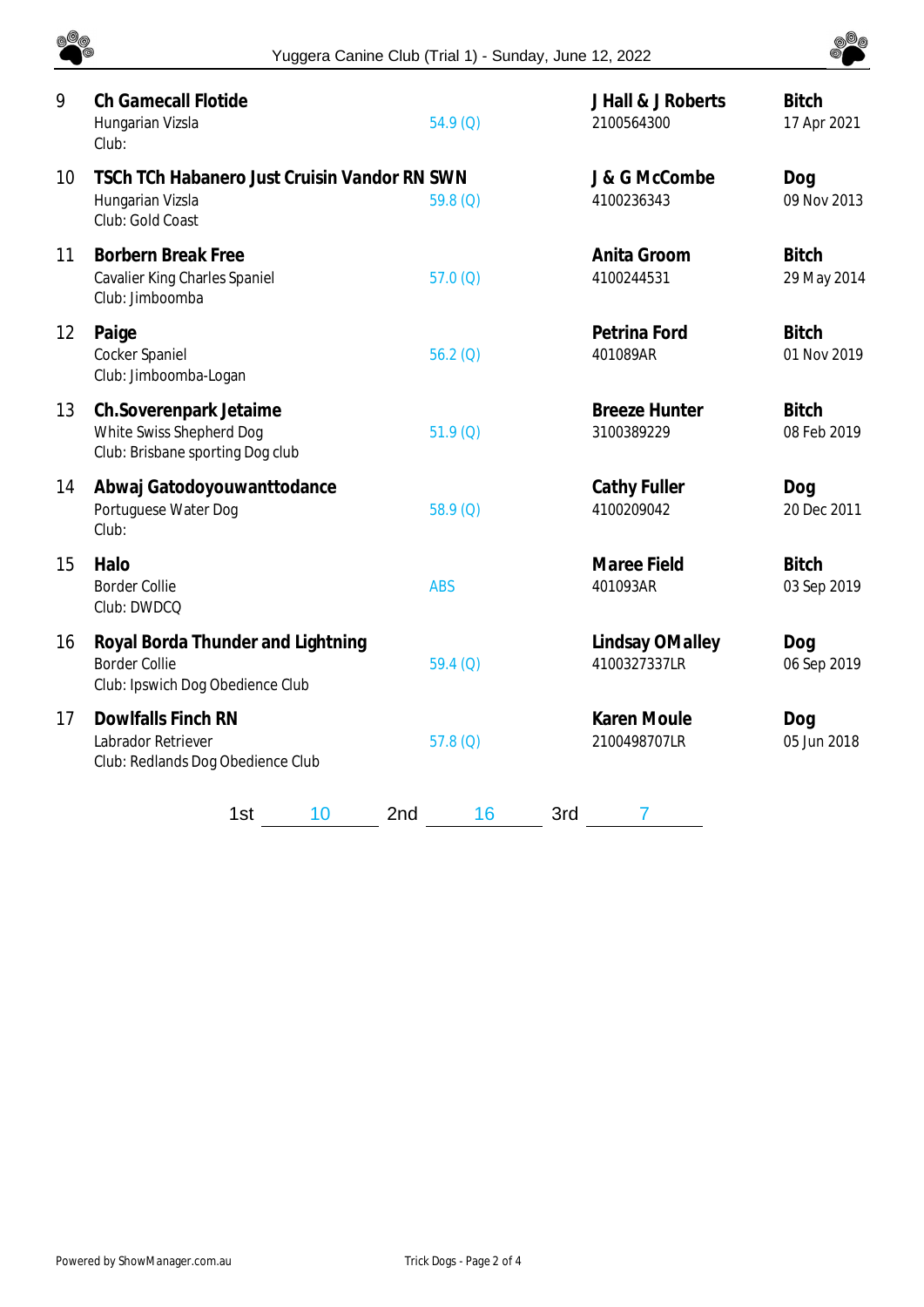

## Yuggera Canine Club (Trial 1) - Sunday, June 12, 2022



|    | RING <sub>1</sub>                                                                                            | Novice   | Mrs CORAL PETHERS (QLD)             |                             |
|----|--------------------------------------------------------------------------------------------------------------|----------|-------------------------------------|-----------------------------|
| 18 | Anluan Pseudo Nym At Blagora<br><b>Irish Terrier</b><br>Club: Jimboomba DTC                                  | DQ (LR)  | Rachel Bulloch<br>6100121363        | <b>Bitch</b><br>30 Jan 2020 |
| 19 | Neut Ch. Cobalt Pride of Erin RE. FS.I. HTM.N. SPD TK.S<br>Cocker Spaniel<br>Club:                           | 72.6(Q)  | Janet Richmond<br>4100284053        | <b>Bitch</b><br>05 Dec 2016 |
| 20 | Ch Callicoma Vixen RA TKS<br>Australian Kelpie<br>Club:                                                      | 75.0(Q)  | Mandy Sansom<br>2100461630          | <b>Bitch</b><br>10 Oct 2016 |
| 21 | Sidwell The Last DJ<br>Welsh Corgi (Pembroke)<br>Club: pine rivers                                           | 75.6(Q)  | Dorothy McKay<br>4100198652         | Dog<br>23 Mar 2011          |
| 22 | Ch. Tazlon Edward Winslow RN. JD. GD. FS.S. TK.S. TD.<br>Welsh Springer Spaniel<br>Club: Nanango Kennel Club | 69.0(Q)  | Janet Richmond<br>7100035581        | Dog<br>29 Jan 2016          |
| 23 | Agislepaws Blu Ribbonshowstopa<br><b>Border Collie</b><br>Club: Jimboomba DTC                                | DQ (LR)  | Rachel Bulloch<br>4100247290        | Dog<br>28 Jul 2014          |
| 24 | N Ch Kesdar Skies the Limit RE CDX TK(S)<br>Boxer<br>Club: Ipswich                                           | 71.3 (Q) | <b>Shirley Davies</b><br>3100320366 | Dog<br>12 Mar 2015          |
| 25 | CH. Oakspur Mystic Knight RA. HTM.N. FS.S. TK.S<br>English Springer Spaniel<br>Club:                         | 65.0(Q)  | Janet Richmond<br>4100284951        | Dog<br>23 Dec 2016          |
| 26 | Agislepaws Doubletrublephoenix<br><b>Border Collie</b><br>Club: Jimboomba DTC                                | 75.0(Q)  | Rachel Bulloch<br>4100220120        | <b>Bitch</b><br>04 Oct 2012 |
| 27 | Cookie<br>Associate<br>Club: NRK9 Sports Club                                                                | 76.5(Q)  | Deborah Deckys<br>202531AR          | <b>Bitch</b><br>15 May 2017 |
| 28 | Habanero Arathorn Eleszar TD TKS SWN<br>Hungarian Vizsla<br>Club: Gold Coast                                 | 77.0(Q)  | G & J McCombe<br>4100330032         | Dog<br>28 Nov 2019          |
| 29 | Ben<br><b>Border Collie</b><br>Club:                                                                         | 74.6(Q)  | <b>Susanne Davis</b><br>400970AR    | Dog<br>01 Sep 2013          |
| 30 | Royalborda Star Lord Rocket<br><b>Border Collie</b><br>Club:                                                 | W/D      | Mrs C Peters<br>4100317720LR        | Dog<br>21 Feb 2019          |
|    | 1st<br>28<br>2nd                                                                                             | 27       | 3rd<br>21                           |                             |